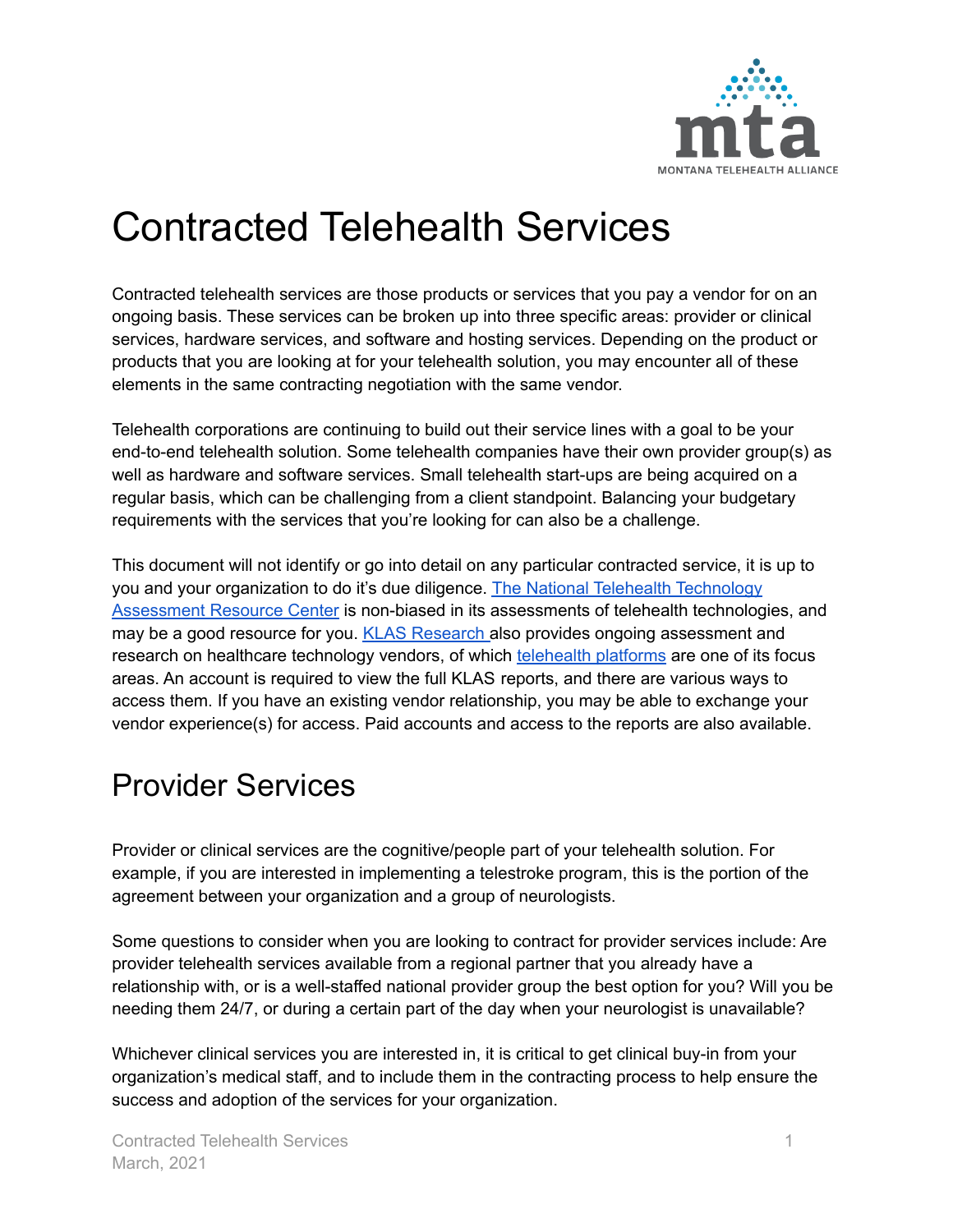

### Hardware Services

Contracted hardware services are typically cart devices that have all of the components necessary for a telehealth visit: monitor, camera, microphone and speaker. The devices that come from vendors are medical-grade and can be appropriately sanitized. They also will have a significant battery life, if being wheeled around a facility for a good portion of the day. Additional peripheral devices can be attached to these devices if a digital stethoscope, otoscope, or other digital device is needed, depending on the type(s) of uses for the cart.

The example above could be used for an ER or inpatient setting, and it can be very beneficial to have a piece of equipment that has been designed and constructed by telehealth companies. The price point for these devices can be significant. This may be justified, depending on the use-case that you need it for.

If you are planning on converting outpatient office visits to telehealth visits, you may only need to outfit your clinician's workstations with webcams and headsets. This solution may look very different from the cart option, but can also be very effective based on this use-case. The webcam-and-headset solution would not be considered a 'contracted hardware solution' since these devices are not proprietary and are typically software-agnostic, which means that they can be used and leveraged for more than one software program. As was mentioned in the Telehealth Overview, it is important to consider your use case when considering hardware options.

## Software and Hosting Services

In the past ten years, telehealth companies have pivoted away from wired services and towards cloud-based platforms. This has helped with the expansion of telehealth, and made it more accessible to patients, healthcare providers, and also more affordable. While telehealth used to run on T1 lines and large telemedicine carts that plugged into dedicated ports, telehealth has benefited from innovation, and is now available wherever a strong internet connection and appropriate devices are available.

The hardware services option is often paired with a software and hosting product, since the carts described above are typically deployed in acute, inpatient areas. It can be beneficial to include a hosting option that contractually ensures ongoing monitoring of the device, guaranteed uptime, and on-demand tech support availability.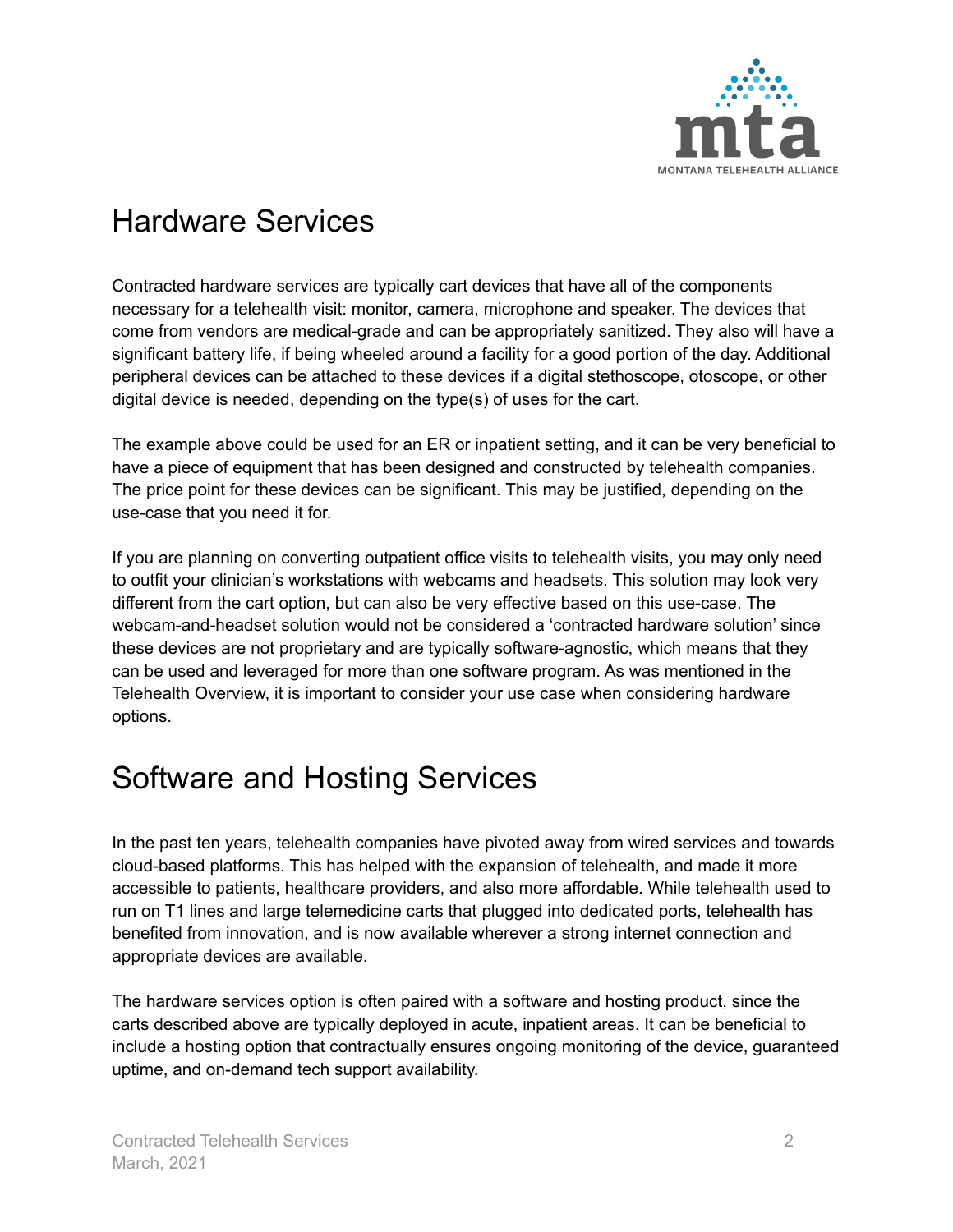

In the time of COVID, many clinics and providers switched from in-person visits to telehealth visits using their existing staffing resources. In these instances, neither contracted provider services or contracted hardware services are necessary, but you will need some sort of telehealth software platform to provide that live, video connection, to help manage workflow, and also ensure the security and compliance of these visits. When considering a software solution, keep in mind HIPAA and security requirements.